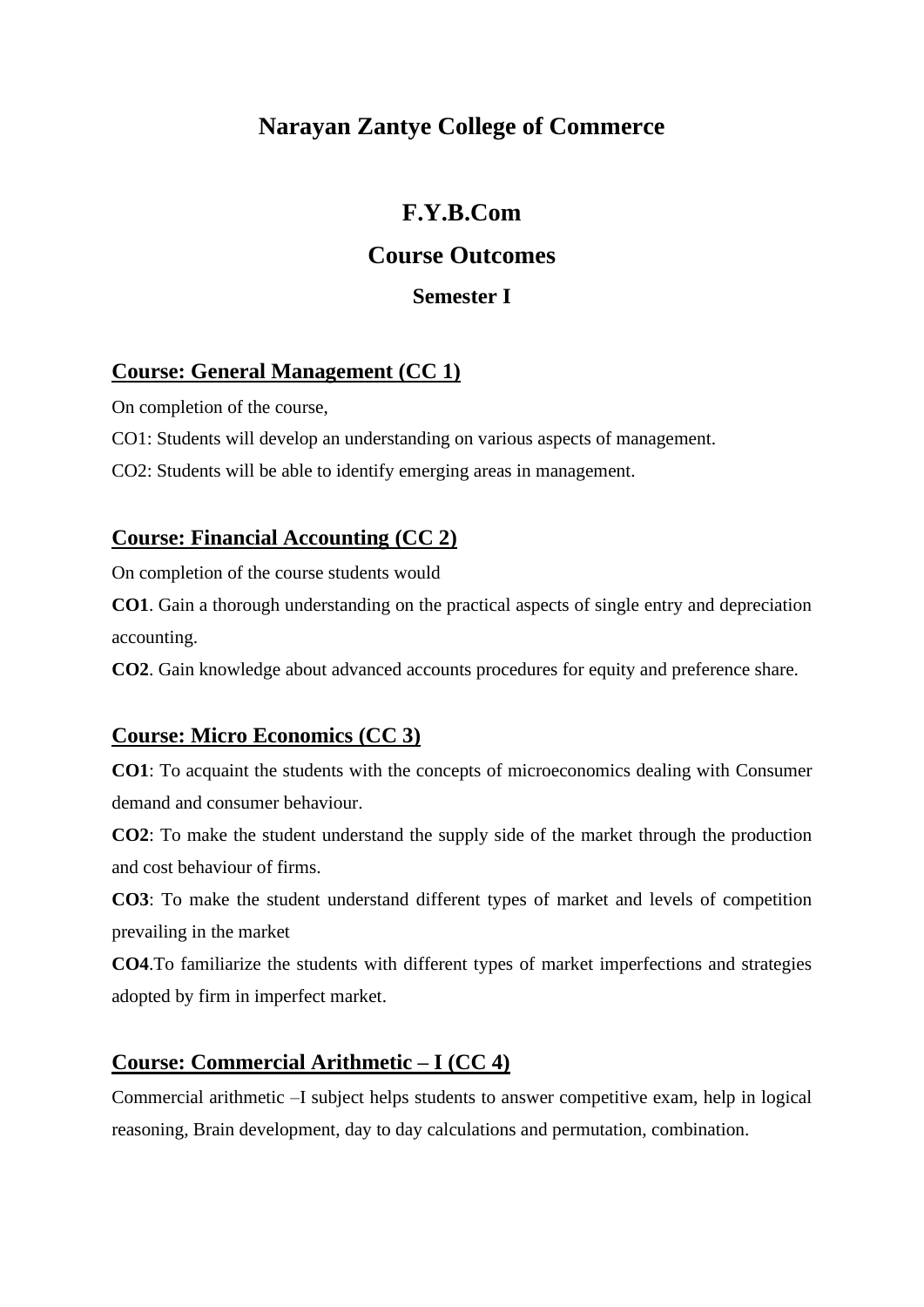## **Course: Spoken English (AECC 1)**

By the end of the term the students is able to:

**CO1**: Describe a visual or an object.

- **CO2**: Improve communication skills.
- **CO3**: Provide relevant information.
- **CO4**: Take an active part in group discussion and activity.
- **CO5**: Disagree, argue and use persuasive speech in appropriate language.

#### **Course: Environmental Studies I**

**CO1**: Students will be able to learn the importance of studying our environment.

**CO2**: They shall be able to understand the use, exploitation & conservation of various natural

resources and also create awareness about sustainable utilization of such resources.

**CO3**: The concept of Ecosystem will be clarified.

**CO4**: Concept of biodiversity shall be studied in detail which includes its values, conservation, threats. Various concepts like biogeographic zones, biodiversity hotspots, endangered & endemic species will be evaluated.

## **Course: Banking I (GE 1)**

By opting this subject, students can have the following takeaways:

- **CO1**: An overview of Banking Structure in India.
- **CO2**: Knowledge of basics of banking.
- **CO3**: Awareness on the function of banks.
- **CO4**: Idea on different bank customers and the products offered to them.
- **CO5**: Can answer Bank exams.

#### **Course: Co-operative Management and Accounting (GE 1)**

Upon completion of this course, students will be able to :

- **CO1**: Understand the development and growth of Co-operatives in India.
- **CO2**: Understand the Principles and values of co-operation.
- **CO3**: Differentiate between various types of Co-operative societies.
- **CO4**: Identify the Role and management of Co-operatives in various other countries.
- **CO5**: Recall and explain the Apex institutions in Co-operative sector.
- **CO6**: Understand the system of maintaining books of accounts of Co-operative societies.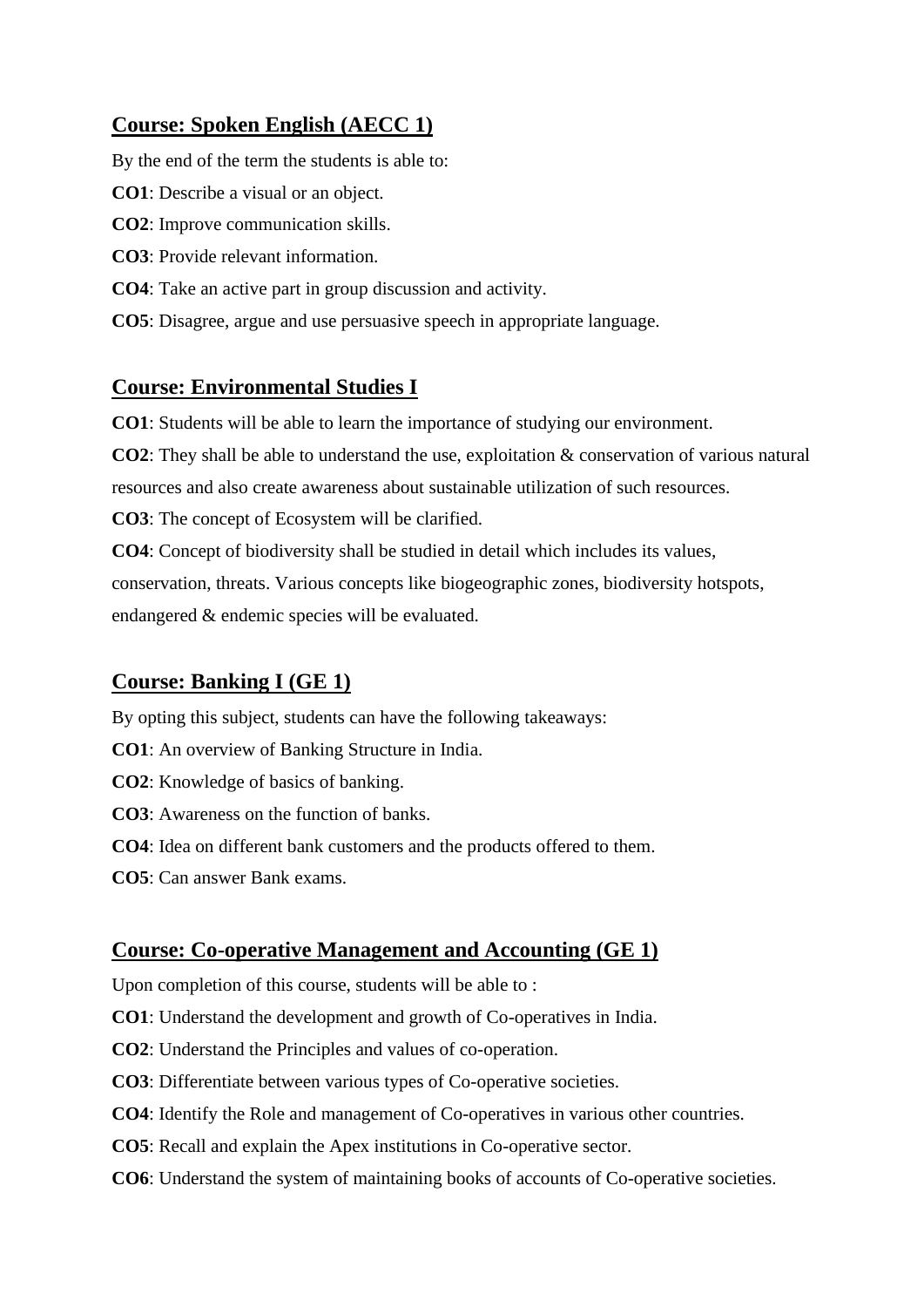## **Course: Marketing Management (GE 1)**

**CO1**. The Students will be enlightened on the latest Strategic issues in marketing and make the marketing efforts globally Competitive.

**CO2**. Brand equity is buzzword in marketing. The Students will be acquainted with in depth knowledge on building the brand equity and be globally competitive.

#### **Course: Computer Applications (GE 1)**

After completion of the course, students will be able to

**CO1**. Understand the essential Information Technology Concepts and Emerging Technologies.

**CO2**. Develop practical skills in data capture, analysis and presentation, report formatting, efficient search techniques and online collaboration tools

**CO3**. Understand computer networking concepts, e-commerce technology and business applications

**CO4**. Understand principles of cyber security, online threats and cyber laws

**CO5**. Adopt safe practices in cyber world

#### **Course: Principles and Practices of Accounting (GE 1)**

Students would

- **CO1**: Gain a thorough understanding of accounting fundamentals.
- **CO2**: Learn the framework for preparation and presentation of financial statement.
- **CO3**: Gain knowledge about application of accounting standards.
- **CO4**: Know and explain contemporary issues in accounting.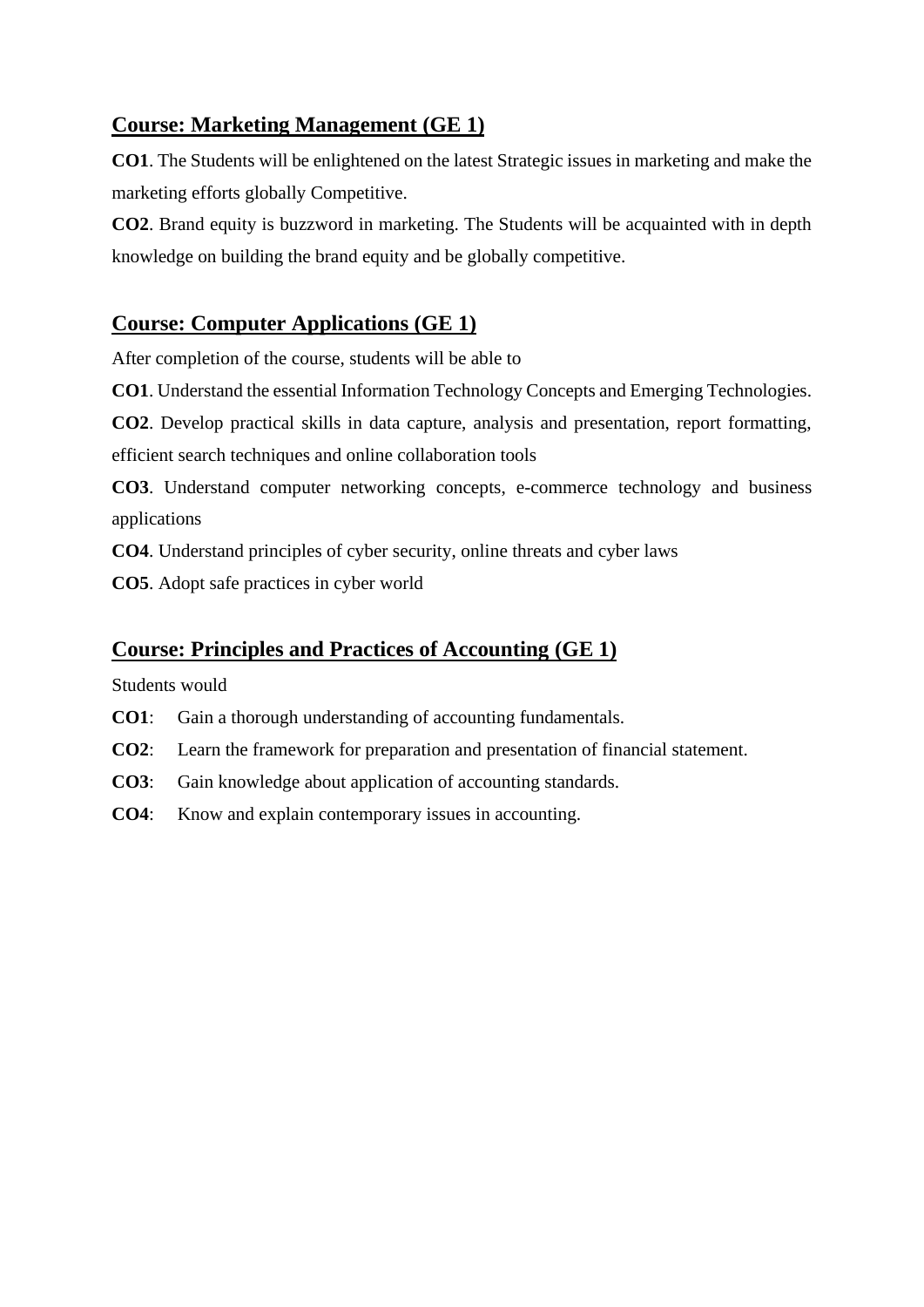# **F.Y.B.Com Course Outcomes SEMESTER II**

#### **Course: Introduction to Marketing (CC 5)**

On completion of the course,

CO1: Students will develop an understanding of marketing environment and relevant decisions. CO2: Students will be able to understand latest trends in marketing.

#### **Course: Financial Statement Analysis & Interpretation (CC 6)**

On completion of the course students would

**CO1**: Develop skills to analyse and interpret financial statements for viewpoint of liquidity solvency, profitability and cash flow of entities and apply the same for decision making.

#### **Course: Managerial Economics (CC 7)**

The basic objective of this course is to familiarize the students with the approach, concepts and advanced techniques of managerial economics that are applied in business decision making.

#### **Course: Commercial Arithmetic – II (CC 8)**

**CO1**: Students will be provided with basic knowledge of mathematics and its applications in the field of Commerce and industry.

**CO2**: Students will be acquainted with wide ranging applications of mathematical techniques to commerce, economics and practical situations.

**CO3**: Students will be able to prepare for answering Competitive exam.

**CO4**: Students will be able to solve basic problems in calculus and commercial maths.

**CO5**: Students will understand fundamental axioms In mathematics and will be capable of developing ideas based on them.

**CO6**: Students will get the ability to solve financial math problems.

**CO7**: Students will be nurtured with problem solving skills, thinking creativity through Assignments, project work.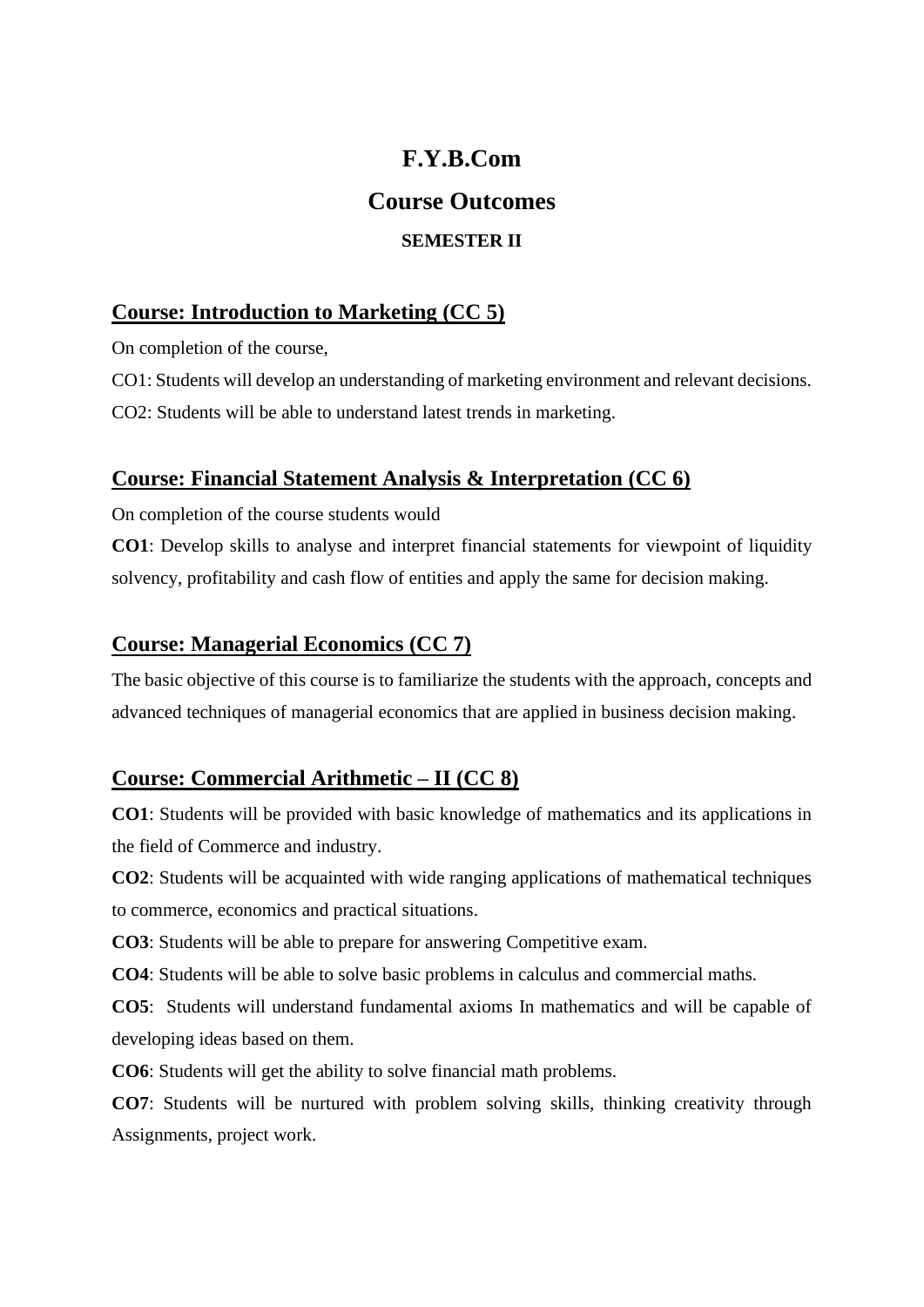## **Course: Business Communication (AECC 3)**

**CO1**: It helps to increase student's confidence and ability to communicate orally.

**CO2**: Students will be able to create and make power point presentations.

**CO3**: It increases multimedia literacy skills of students.

**CO4**: Students will be able to express their views, thoughts and able to argue in appropriate language.

## **Course: Environmental Studies II**

**CO1**: Students will be able to evaluate the causes, effects & control measures for various environmental pollution and Disasters.

**CO2**: Discuss about social issues related to environment .

**CO3**: Understanding how human population explosion is harmful to environment.

**CO4**: Finally they shall be able to assess on the topic Tourism & environment.

## **Course: Banking II (GE 2)**

By opting this subject students can have the following takeaways:

- **CO1**. Have an insight on Banker Customer Relationship
- **CO2**. Knowledge of banking technology.
- **CO3**. Enable to analyse bank financial statements.
- **CO4**. An overview of Banking Regulations in India.
- **CO5**. Can answer Bank exams.

#### **Course: Tourism and Hospitality Management (GE 2)**

At the end of the course, the students will be able to:

**CO1**: Explain the various terms and terminology used in tourism industry.

**CO2**: Recall and explain the 5 A's of tourism product.

**CO3**: Categorize tourism under different types and forms.

**CO4**: Identify the various constituents of tourism industry.

**CO5**: Estimate or assess the impact of tourism in respect of economy, socio-cultural, environmental, politics etc.

- **CO6**: Discuss the various issues faced by different stakeholders of Tourism industry.
- **CO7**: Know the trend in tourism and hospitality industry in the 21st Century